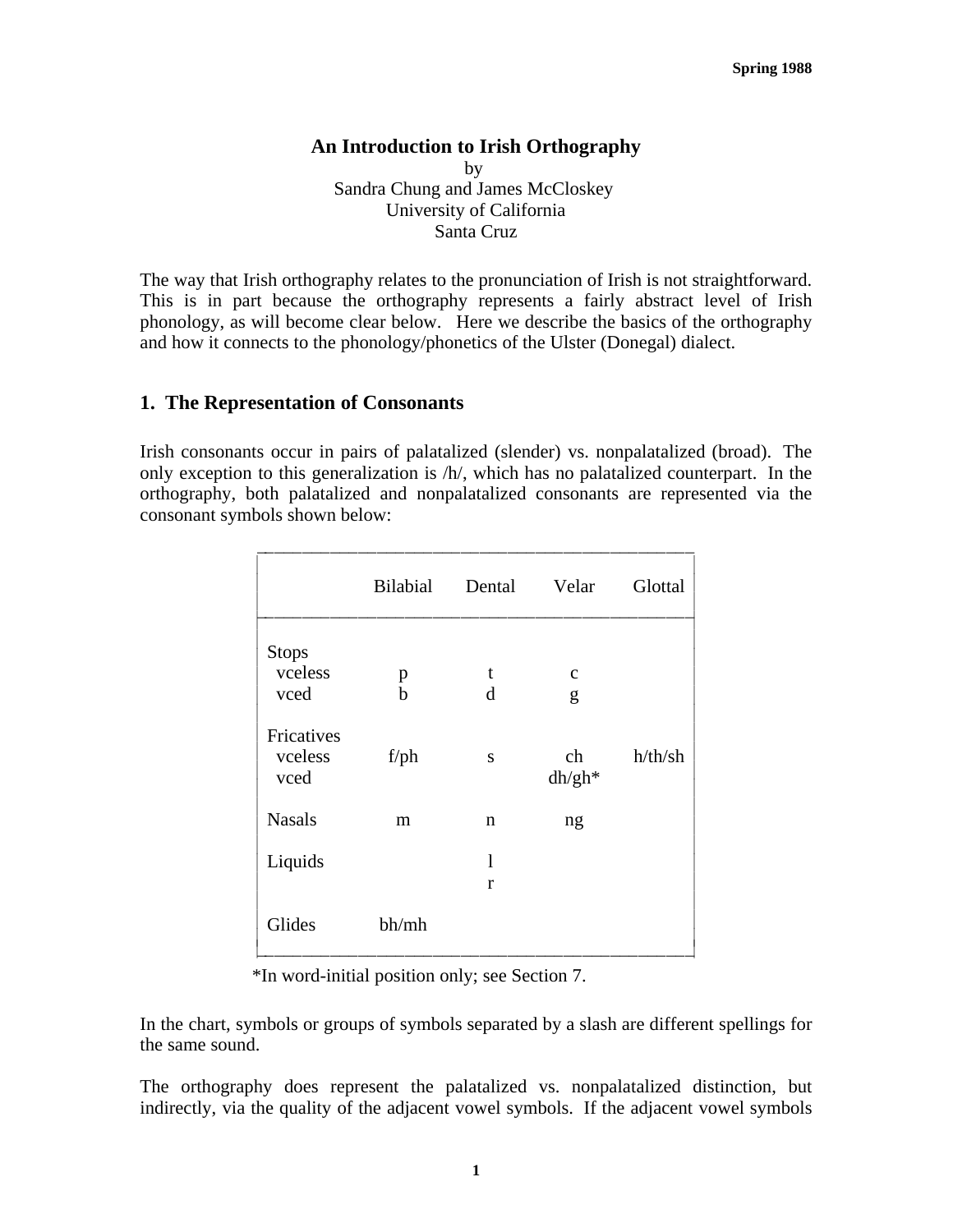are front (*e* or *i*), the consonant is palatalized; if the adjacent vowel symbols are back (*a*, *o*, or *u*), the consonant is nonpalatalized. The vowel symbols themselves may either (a) represent real vowels or (b) be diacritic—that is, serve purely to indicate the manner of articulation of the consonant. Thus, one of the complications of Irish orthography is figuring out which of a series of vowel symbols represents the vowel phoneme, and which are purely diacritic.

Some examples follow. Note that we use  $\frac{\partial}{\partial t}$  for schwa,  $\sqrt{V}$ : for long vowels, and  $\sqrt{C'}$  for palatalized consonants:

| $/k$ 'est'/                               | $e$ is the real vowel; i is diacritic                     |
|-------------------------------------------|-----------------------------------------------------------|
| /ba:n'                                    | $\alpha$ is the real vowel; i is diacritic                |
| $/g'$ at $\partial$                       | the $a$ 's are real vowels; e is diacritic                |
| $\sqrt{s}$ i:s/                           | $\ell$ is the real vowel; $\sigma$ is diacritic           |
| $/$ kri: $/$                              | $\vec{i}$ is the real vowel; $\vec{o}$ is diacritic       |
| $\sin/$                                   | $\vec{i}$ is the real vowel; $\vec{u}$ is diacritic       |
| /ge: $1/$                                 | $e$ is the real vowel; $a$ is diacritic                   |
| /t'e: $d/$                                | $\acute{e}$ is the real vowel; <i>a</i> is diacritic      |
| $\lambda$ at'r'i:n $\lambda$<br>/bi:d'ax/ | i and $\sigma$ are diacritic<br>$u$ and $e$ are diacritic |
|                                           |                                                           |

# **2. The Surface Realization Of Palatalized Vs. Nonpalatalized Consonants**

Palatalized consonants are pronounced in the way one might expect, except that palatalized *s* is [∫] and palatalized *bh/mh* is /v'/. In general, palatalization is more audible before back vowels.

Nonpalatalized consonants also display secondary features of articulation. Nonpalatalized labials are labialized before a front vowel. Nonpalatalized dentals are velarized. And nonpalatalized velars are articulated very far back, especially when they precede a front vowel.

# **3. More On The Representation of Consonants**

The orthography employs consonants as diacritics to represent two morphophonological alternations, called mutations, that affect word-initial consonants. The alternations are lenition (sometimes known as 'aspiration') and voicing/nasalization (called 'eclipsis').

In the orthography, a following diacritic *h* indicates that the consonant is lenited. See the consonant chart in Section 1 for examples. The way that voicing/nasalization is indicated is a bit stranger; the symbol for the voiced or nasal consonant (that is, for the output of eclipsis) is followed by the consonant symbol for the INPUT to eclipsis. We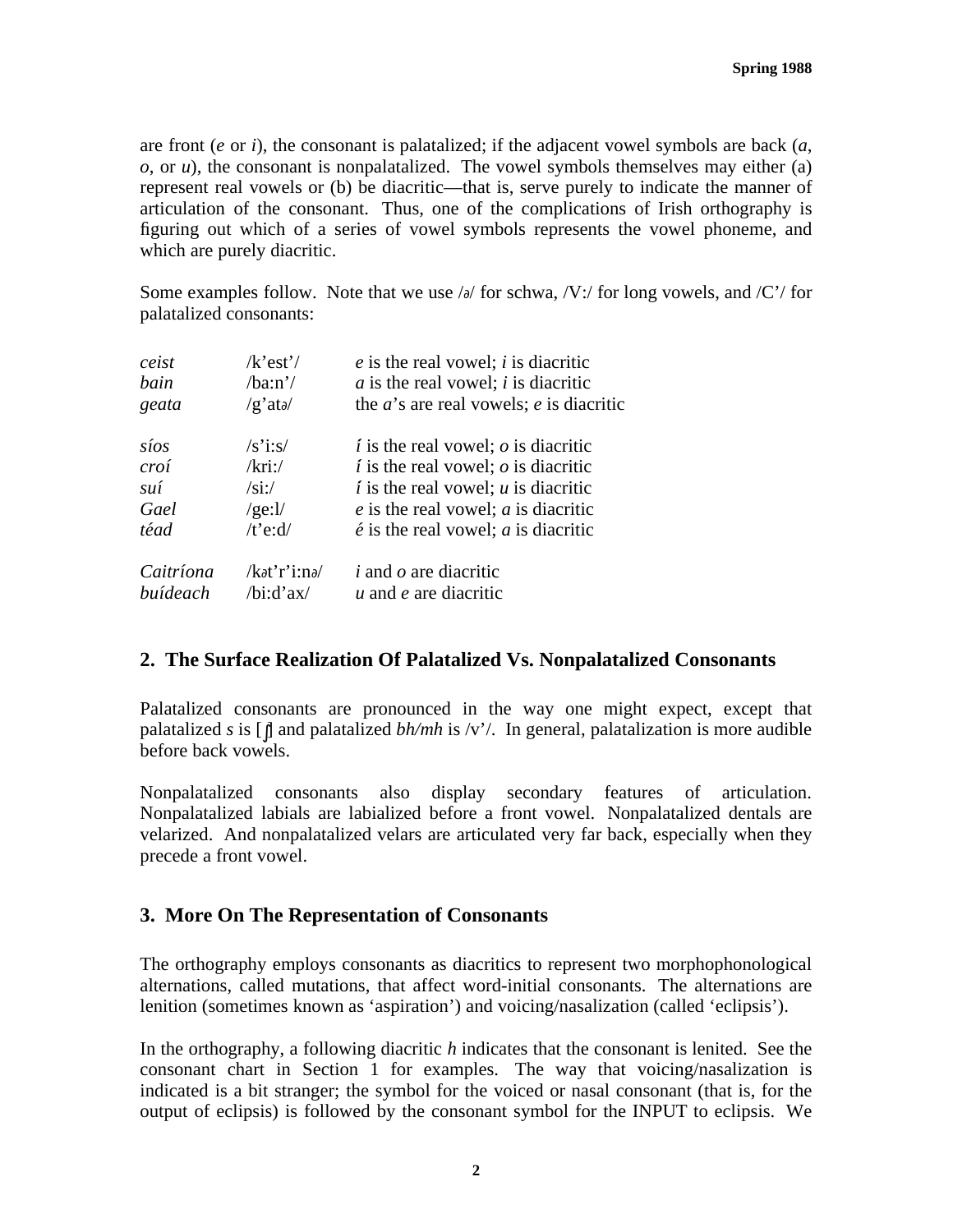have omitted examples of this sort from the chart above.

The following chart, adapted from Nancy Stenson's *Studies in Irish Syntax* (Ars Linguistica 8. Tubingen: Gunter Narr, 1981, p. 19), summarizes the effects of the mutations and their orthographic representation.

iiiiiiiiiiiiiiiiiiiiiiiiiiiiiiiiiiiiiiiiiiiiiiiiiiiiiiiiiiiiiiii

| Consonant        | Lenited     |            | Voiced/Nasalized |           |
|------------------|-------------|------------|------------------|-----------|
|                  | Orthography | Phonology  | Orthography      | Phonology |
|                  | ph          | $/\phi/$   | bp               | /b/       |
| p<br>b           | bh          | /w/        | mb               | /m/       |
|                  | th          | /h/        | dt               | /d/       |
| d                | dh          | $/\gamma/$ | nd               | /n/       |
| $\mathbf{d}'$    | dh          | /y/        | nd               | /n'       |
| k (orthog. $c$ ) | ch          | $\sqrt{x}$ | gc               | /g/       |
|                  | gh          | $/\gamma/$ | ng               | /n/       |
| g<br>f           | fh          |            | bhf              | /w/       |
| S                | sh          | /h/        |                  |           |
| m                | mh          | /w/        |                  |           |

In general, consonants paired for palatalization preserve their values for this feature, but otherwise lenite in the same way. The only exceptions to this are /d/ and /d'/, whose lenited forms are shown above.

# **4. The Surface Realization of Lenited Consonants**

Though the list above gives the basic pronunciation of lenited consonants, there are a few curiosities worth noting.

Before the liquids *r* and *l*, the lenited forms *bh* and *mh* are realized as the voiced bilabial fricative /β/. Similarly, before *r* and *l*, *dh* and *gh* are realized as a voiced palatal fricative (which can be characterized impressionistically as 'heavy y').

*dh* and *gh* are phonetically realized only when word-initial; elsewhere they are not pronounced. See Section 7 for more details.

# **5. The Representation of Vowels**

The vowel inventory contains five long vowels, the corresponding five short vowels, plus schwa (/∂/). There are also two diphtongs and a triphthong.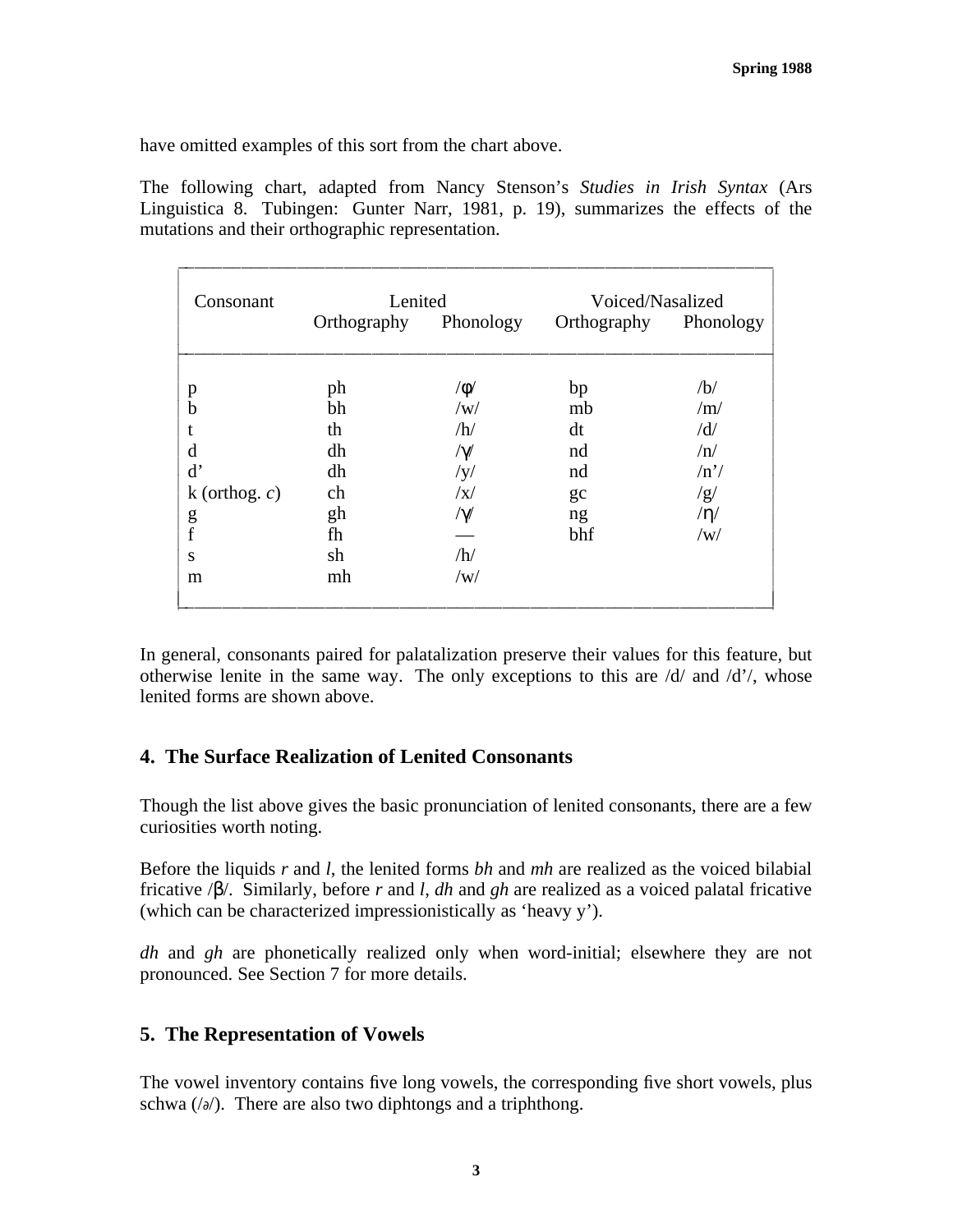In the orthography, vowel length is marked by the acute accent. The chart below gives a rough summary of how vowels other than /∂/ are represented:

|      | Short        |          | Long             |         |
|------|--------------|----------|------------------|---------|
|      |              |          | Front Back Front | Back    |
| High | $\mathbf{i}$ | u        | $1/a$ o          | ú       |
| Mid  | e            | $\Omega$ | é                | ó*<br>á |
| Low  |              | a        |                  |         |

\*Sometimes represented *eo* word-initially.

Here are the diphthongs and triphthong and their orthographic representations:

| Orthography   | Phonology      |
|---------------|----------------|
| ia            | /ia/           |
| ua            | $/11\partial/$ |
| -uaidh/-uaigh | $\alpha$ i/    |

iiiiiiiiiiiiiiiiiiiiiiiii

Some examples:

*chuaigh* /xu∂i/ 'went' *thuaidh* /hu∂i/ 'north'

#### **6. The Surface Realization of Vowels**

Stress placement and the pronunciation of vowels are two areas of the phonology where there is substantial dialect variation. In the Ulster dialect, primary stress falls on the initial syllable. Short vowels that do not bear primary stress are reduced to /∂/; long vowels that do not bear primary stress are shortened.

It should be noted that stressed short vowels are lax.

#### **7. Unstressed Final Syllables**

As the result of a series of historical changes that served to reduce unstressed final